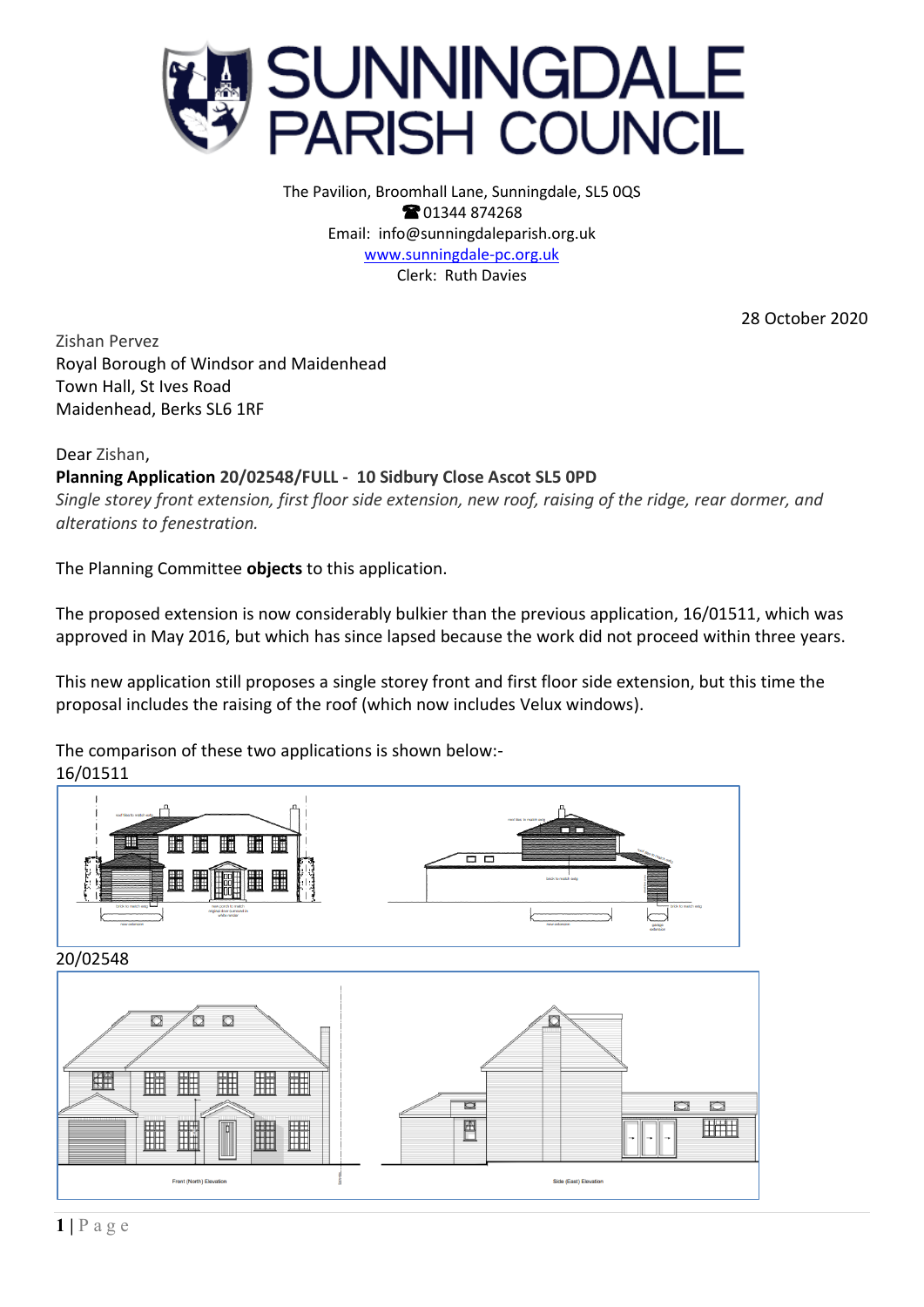

Our primary concern is that this additional height creates a Loss of Light to the neighbouring property, 9 Sidbury Close.

Looking at the Block Plan below, it can be seen that 9 Sidbury Close sits at a 90° angle to 10 Sidbury Close. 9 Sidbury Close has a front garage which sits on the boundary with 10 Sidbury Close and all the habitable rooms of No, 9 face the side (west) elevation of No. 10.

The width of the driveway of No.9 Sidbury Close is only 7m wide. The juxtaposition of these two houses is best shown in the following photos.



9 Sidbury Close on the left, 10 Sidbury Close Driveway of 9 Sidbury Close. on the right.





View from 9 Sidbury Close to the side (west) elevation of 10 Sidbury Close.

With the increased ridge height, the proposed roof would certainly obstruct the  $25^{\circ}$  maximum obstruction angle used as a rule of thumb for extensions facing existing habitable windows. As such we believe this would detrimentally affect the owner of 9 Sidbury Close.

A secondary concern is the effect of this increased roof height on the street scene.